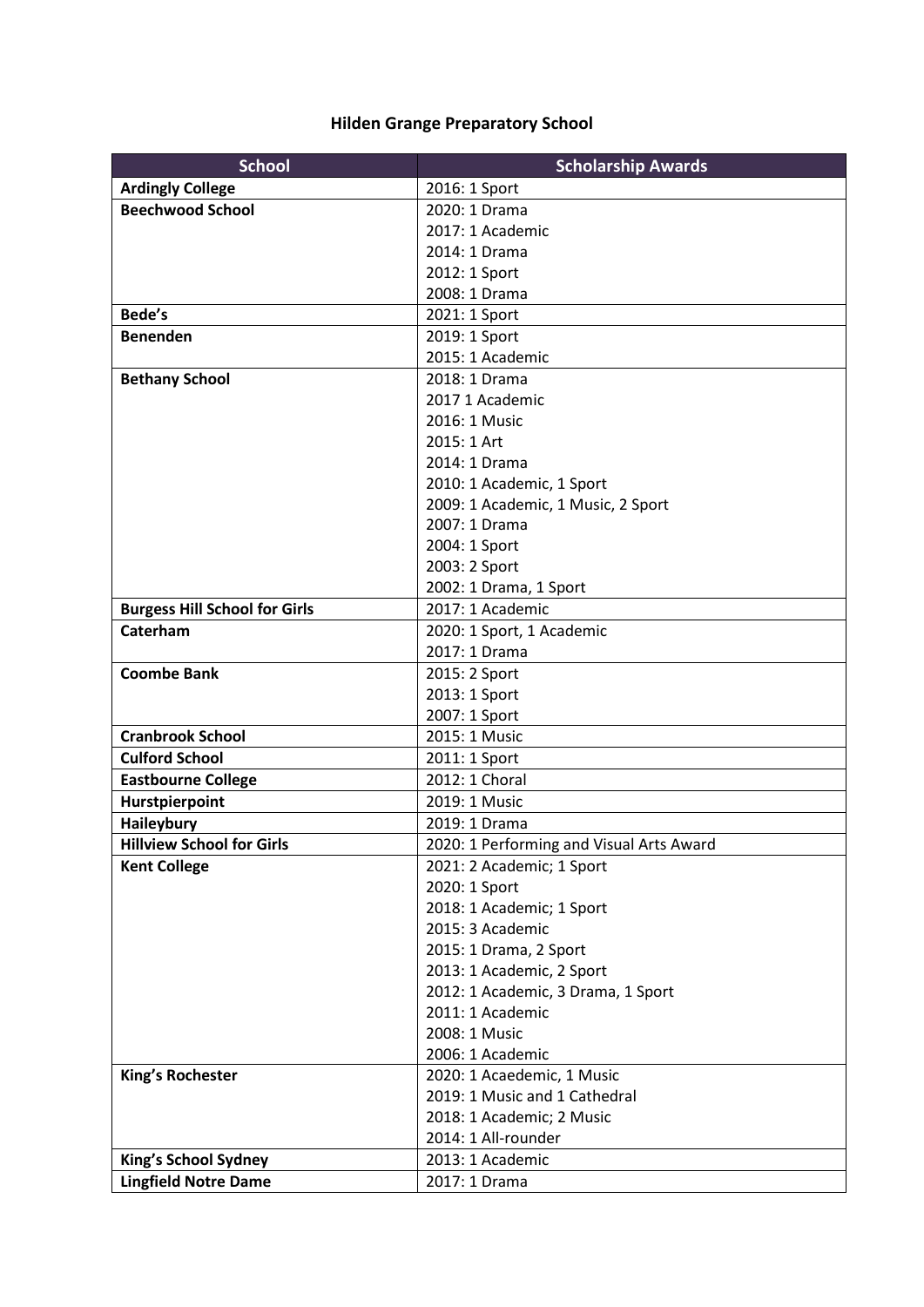| <b>Mayfield School</b>        | 2021: 1 Sport                                                 |
|-------------------------------|---------------------------------------------------------------|
|                               | 2017: 1 Sport, 1 Academic                                     |
|                               | 2006: 1 Academic                                              |
|                               |                                                               |
| <b>Millfield School</b>       | 2017: Academic and Sport                                      |
| Radley                        | 2002: 1 Art, 1 Academic                                       |
| <b>Radnor House Sevenoaks</b> | 2021: 1 All-rounder                                           |
|                               | 2020: 1 Academic                                              |
|                               | 2017: 1 Academic                                              |
| <b>Sackville School</b>       | 2017: 1 Drama                                                 |
|                               | 2015: 1 All Rounder                                           |
|                               | 2009: 1 Sport                                                 |
|                               | 2008: 1 Academic                                              |
|                               | 2005: 2 Art                                                   |
| St Edmund's                   | 2021: 1 Academic                                              |
| <b>Sevenoaks School</b>       | 2018: 1 Sport                                                 |
|                               | 2017: 1 Academic                                              |
|                               | 2015: 1 Academic                                              |
|                               | 2012: 1 Academic                                              |
|                               | 2011: 1 Academic, 1 Art, 1 Sport                              |
|                               | 2010: 2 Academic                                              |
|                               | 2008: 1 Academic                                              |
|                               | 2007: 1 Academic                                              |
|                               | 2006: 1 Academic                                              |
|                               | 2004: 2 Academic, 1 Music                                     |
| <b>Sutton Valence School</b>  | 2021: 1 Sport                                                 |
|                               | 2020: 1 Sport, 1 Academic                                     |
|                               | 2019: 1 Sport                                                 |
|                               | 2018: 1 Sport; 1 Academic                                     |
|                               | 2017 2 Academic, 1 Music                                      |
|                               | 2016: 1 Academic                                              |
|                               | 2015: 1 Drama                                                 |
|                               |                                                               |
|                               | 2014: 1 Drama, 1 Sport                                        |
|                               | 2012: 2 Sport, 1 Technology                                   |
|                               | 2010: 1 Music                                                 |
|                               | 2009: 1 Music                                                 |
|                               | 2006: 1 Art                                                   |
|                               | 2005: 1 Academic, 1 Art                                       |
|                               | 2003: 1 Sport                                                 |
|                               | 2003: 1 Drama                                                 |
| The King's School Sydney      | 2015: 1 Academic                                              |
| <b>Tonbridge School</b>       | 2021: 4 Academic (including the 'Ainslie'), 2 Music, 1        |
|                               | Drama                                                         |
|                               | 2020: 1 Academic, 2 Music, 1 Music Exhibition                 |
|                               | 2019: 7 Academic (including the 'Ainslie'), 4 Music, 1 Sport, |
|                               | 1 Junior Foundation award                                     |
|                               | 2018: 2 Academic; 1 Music                                     |
|                               | 2017 3 (Academic), 2 Music, 1 Art                             |
|                               | 2016: 5 Academic, 1 Music                                     |
|                               | 2015: 3 Academic, 1 Music                                     |
|                               | 2014: 4 Academic, 1 Music                                     |
|                               | 2013: 2 Academic, 1 Music                                     |